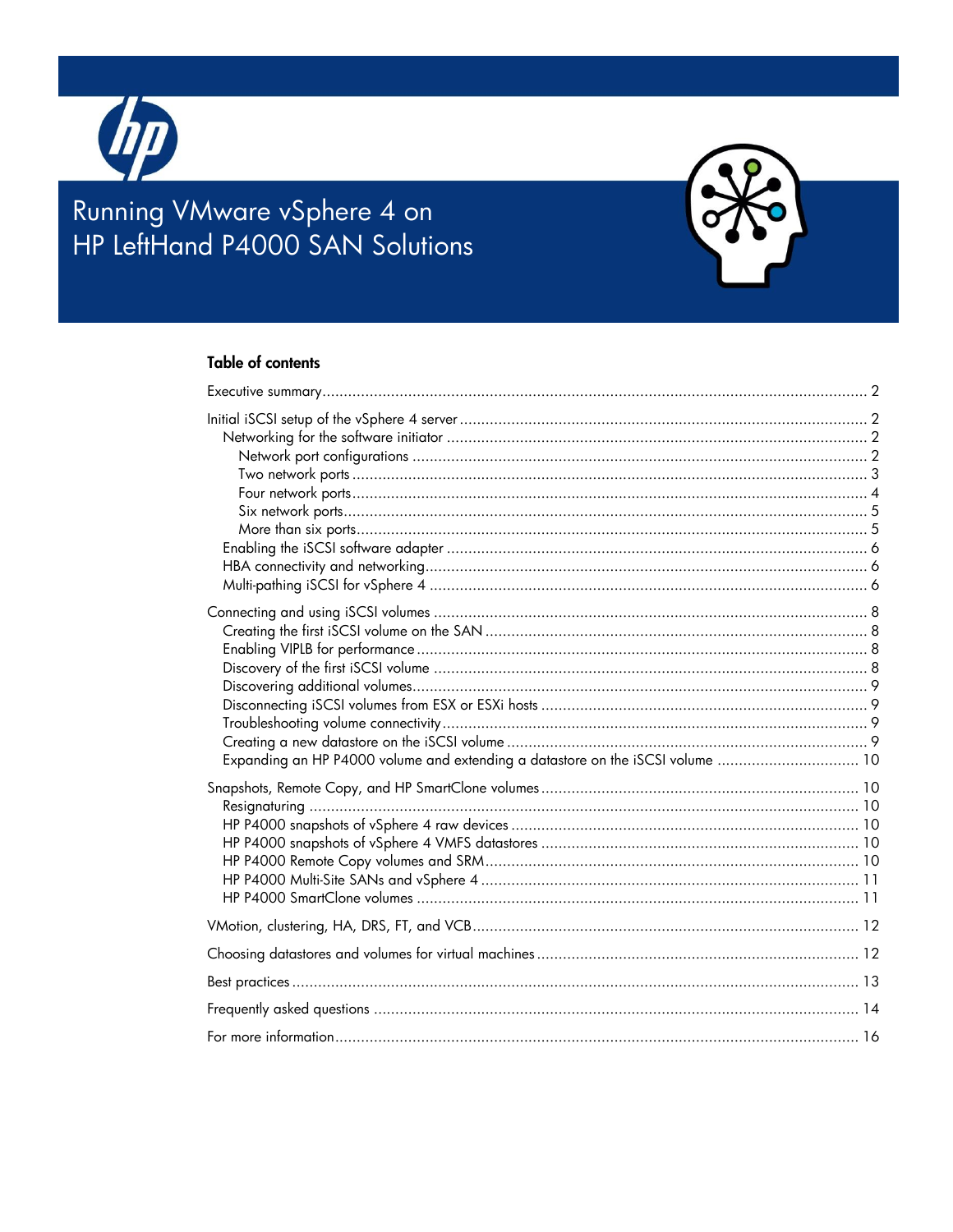# <span id="page-1-0"></span>Executive summary

This document presents important configuration guidelines, best practices, and answers to frequently asked questions that will help you accelerate a successful deployment of VMware vSphere 4 on HP LeftHand P4000 SAN Solutions. Topics include:

- Initial iSCSI setup of vSphere 4
- LUN provisioning
- P4000 snapshot and snapclone technology
- VMware's new feature set
- HP best practices with P4000 and vSphere 4

**Target audience:** VMware and SAN Administrators who are implementing VMware vSphere 4 on an HP P4000 storage area network (SAN).

This white paper describes testing performed in September 2009.

# <span id="page-1-1"></span>Initial iSCSI setup of the vSphere 4 server

#### <span id="page-1-2"></span>Networking for the software initiator

Before SAN connectivity via the vSphere 4 iSCSI software adapter can be enabled, a specific network configuration is required. To correctly enable connectivity, a VMkernel network must be created with sufficient network access to the iSCSI SAN. As a best practice, use at least two Gigabit network adapters teamed together for performance and failover. As a best practice, the VMkernel network for iSCSI should be separate from the management and virtual networks used by virtual machines. If enough networks are available, it is preferred to have VMotion and VMware Fault Tolerance (FT) use a separate VMkernel network.

#### <span id="page-1-3"></span>Network port configurations

The ideal networking configuration for iSCSI depends on the number of network connections available to a vSphere 4 server. The most common number of connections—for 2, 4, and 6 ports are described below.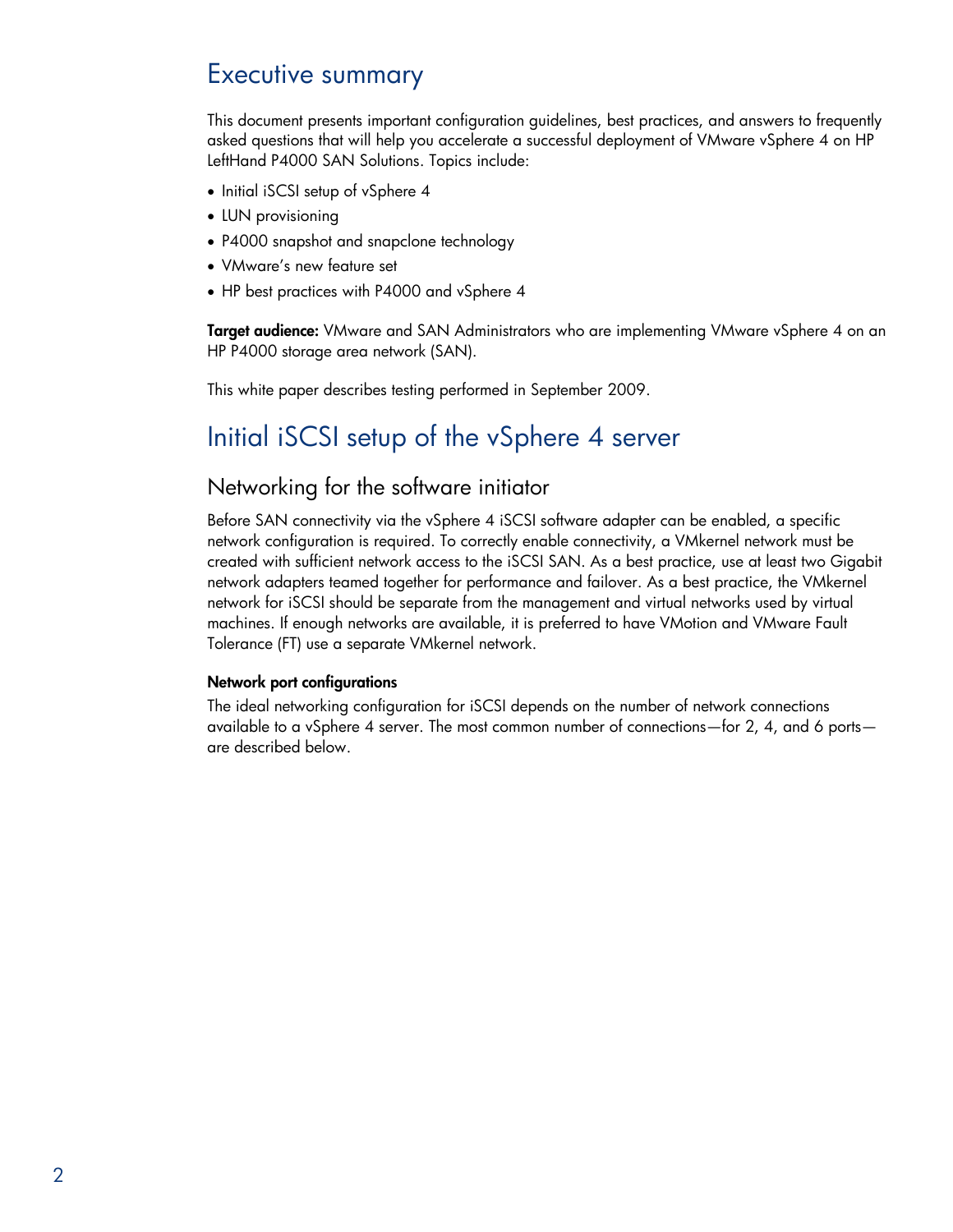#### <span id="page-2-0"></span>Two network ports

VMware vSphere 4 servers with only two Gigabit network ports are not ideal for iSCSI SANs connected by the software initiator, because they lack sufficient network bandwidth to help ensure good performance. If performance is not a concern, vSphere 4 servers can function well with only a pair of Gigabit ports. As shown in [Figure 1,](#page-2-1) vSphere 4 servers with only two Gigabit network ports should be configured with:

- A single virtual switch that comprises both Gigabit ports (teamed together) and contains:
	- A network for virtual machines
	- A service console network (ESX) or management network (ESXi)
	- A VMkernel network with VMotion and FT enabled

<span id="page-2-1"></span>Figure 1. Configuring a vSphere 4 server with only two Gigabit network ports



As a best practice, the VMkernel network's failover order should be reversed from the rest of the port groups on the switch. A port group is a logical object on a vSwitch which provides services for the service console port, virtual machine port group and/or VMkernel port. Reversing the order favors the second adapter for iSCSI, VMotion, and FT; and favors the first adapter for VM network traffic and management access, for best use of bandwidth.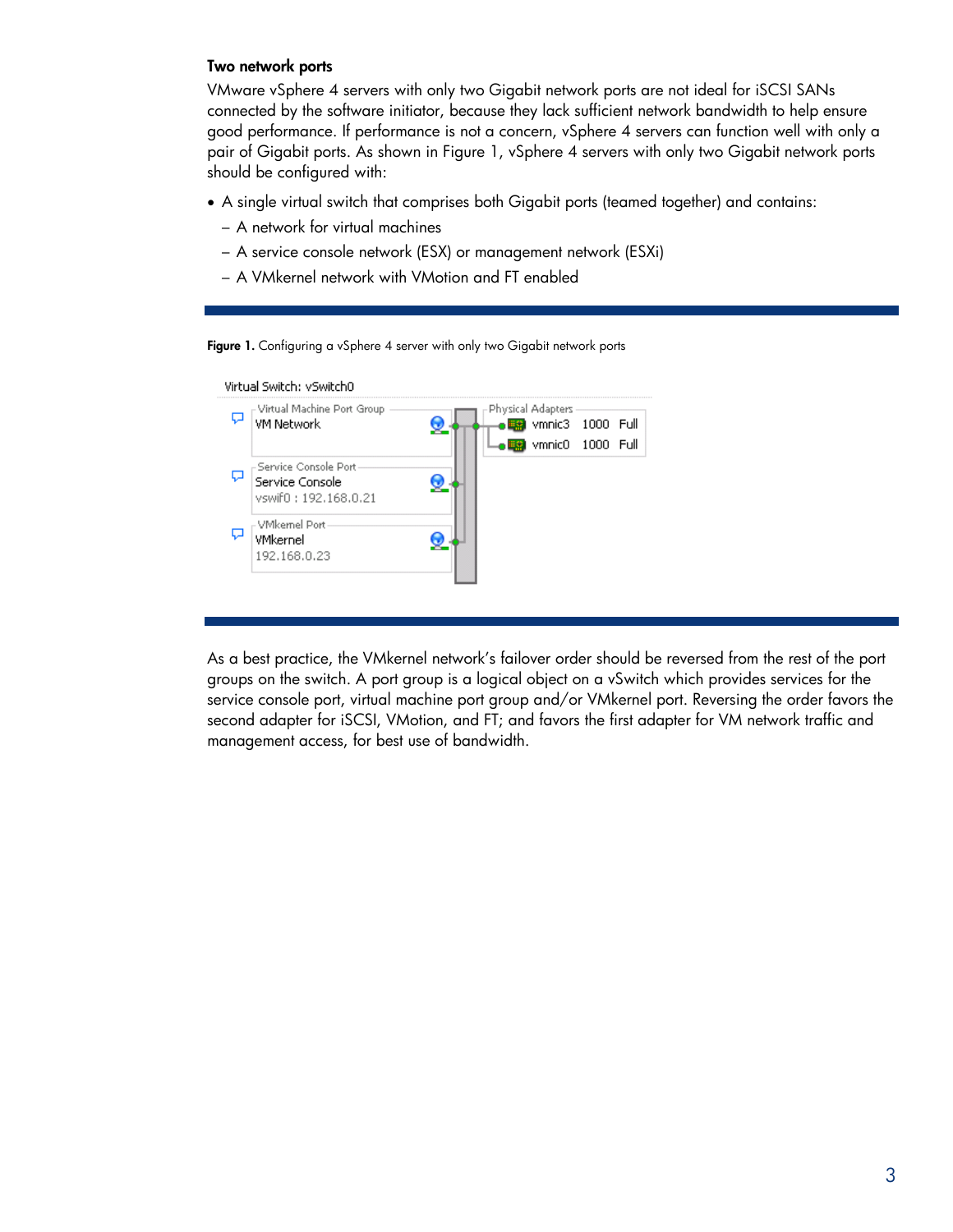#### <span id="page-3-0"></span>Four network ports

VMware vSphere 4 servers with four Gigabit network ports can perform better if you separate management and virtual machine traffic from iSCSI, VMotion, and FT traffic. As illustrated in [Figure 2,](#page-3-1) vSphere 4 servers with four Gigabit network ports should be configured with two virtual switches, each comprising two Gigabit ports teamed together. If possible, use one port from each of two separate Gigabit adapters. For example, if using two onboard Gigabit adapters and a dual-port Ethernet card, team together port 0 from the onboard adapter and port 0 from the Ethernet card, and then team together port 1 from the onboard adapter and port 1 from the Ethernet card. This process provides protection from some bus or card failures.

- The first virtual switch should have:
	- A service console (ESX) or management network (ESXi)
	- A virtual machine network
- The second virtual switch should have:
	- A VMkernel network with VMotion and FT enabled

<span id="page-3-1"></span>Figure 2. Configuring four Gigabit network ports using two virtual switches

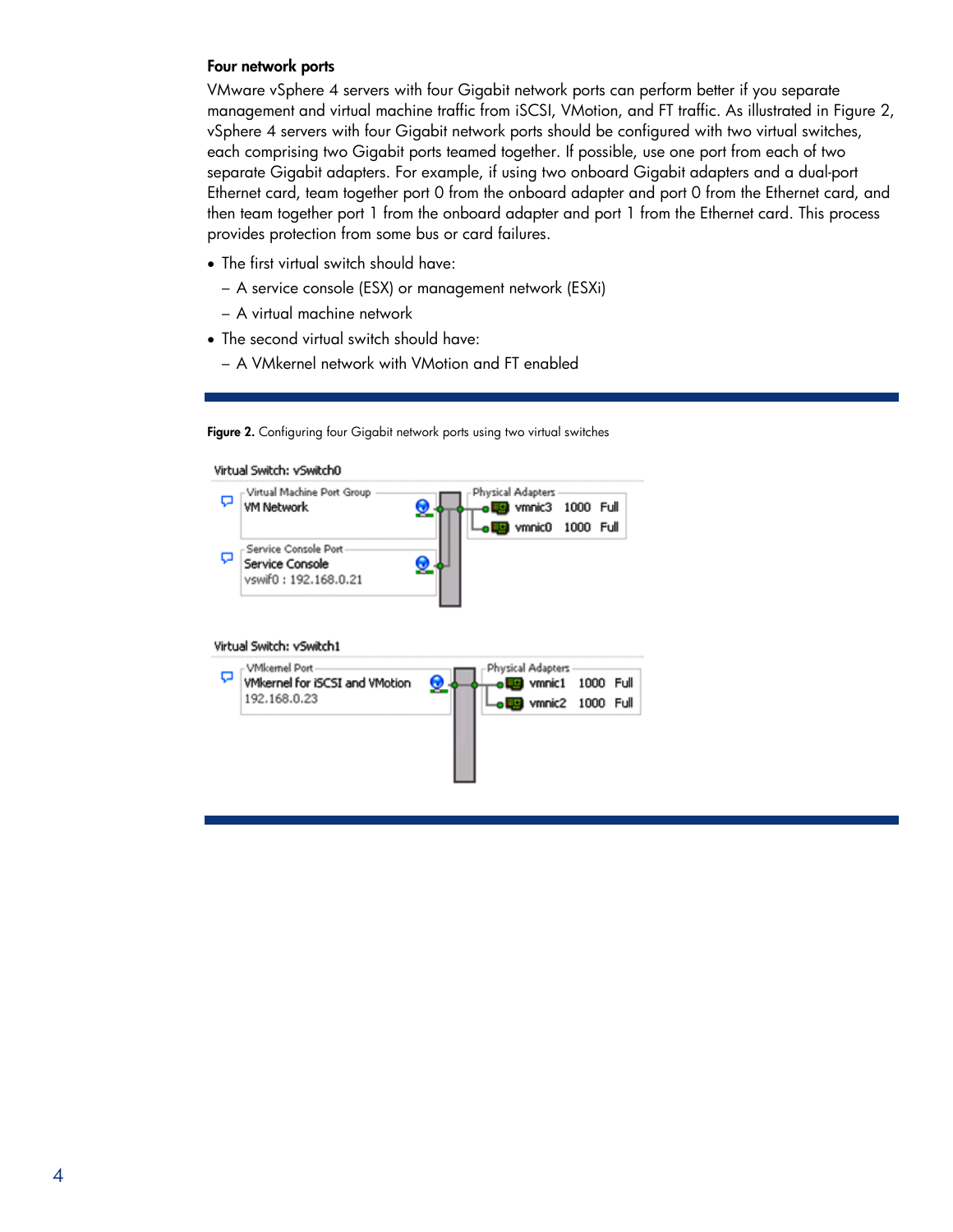#### <span id="page-4-0"></span>Six network ports

VMware vSphere 4 servers with six Gigabit network ports are ideal for delivering performance with the software iSCSI initiator. The improvement over four ports is achieved by separating VMotion and FT traffic from iSCSI traffic so that they do not have to share bandwidth. iSCSI, VMotion, and FT will perform better in this environment.

To configure vSphere 4 servers with six Gigabit network ports, use three virtual switches, each comprising two Gigabit ports teamed together, as shown in [Figure 3.](#page-4-2) If possible, one port from each of the separate Gigabit adapters should be used in each team to prevent some bus or card failures from affecting an entire virtual switch.

- The first virtual switch should have:
	- A virtual machine network
	- A service console (ESX) or management network (ESXi)
- The second virtual switch, for iSCSI, should have:
	- A VMkernel network with VMotion and FT disabled
- The third virtual switch should have:
	- A VMkernel network with VMotion and FT enabled

<span id="page-4-2"></span>Figure 3. Configuring six Gigabit network ports by using use three virtual switches

Virtual Switch: vSwitch0

| ۵<br>Q | -Virtual Machine Port Group<br><b>VM Network</b><br>Service Console Port<br>Service Console<br>vswif0: 192.168.0.21 | Physical Adapters<br><b>BR</b> vmnic3<br><b>U.S.</b> vmnic0 | 1000<br>1000 Full | Full |
|--------|---------------------------------------------------------------------------------------------------------------------|-------------------------------------------------------------|-------------------|------|
|        | Virtual Switch: vSwitch1                                                                                            |                                                             |                   |      |
| o      | - VMkernel Port-<br><b>VMkernel for iSCSI</b><br>192.168.0.23                                                       | Physical Adapters<br>wmnic2<br><b>us</b> vmnic1             | 1000<br>1000 Full | Full |
|        | Virtual Switch: vSwitch2                                                                                            |                                                             |                   |      |
| ۵      | - VMkernel Port-<br><b>VMkernel for VMotion</b>                                                                     | Physical Adapters<br>wmnic5                                 | 1000 Full         |      |
|        | 169.254.1.1                                                                                                         | <b>usi</b> vmnic4                                           | 1000              | Full |

#### <span id="page-4-1"></span>More than six ports

If more than six network ports are available, you can add more ports to the iSCSI virtual switch to increase available bandwidth, or you can use them for any other network services desired.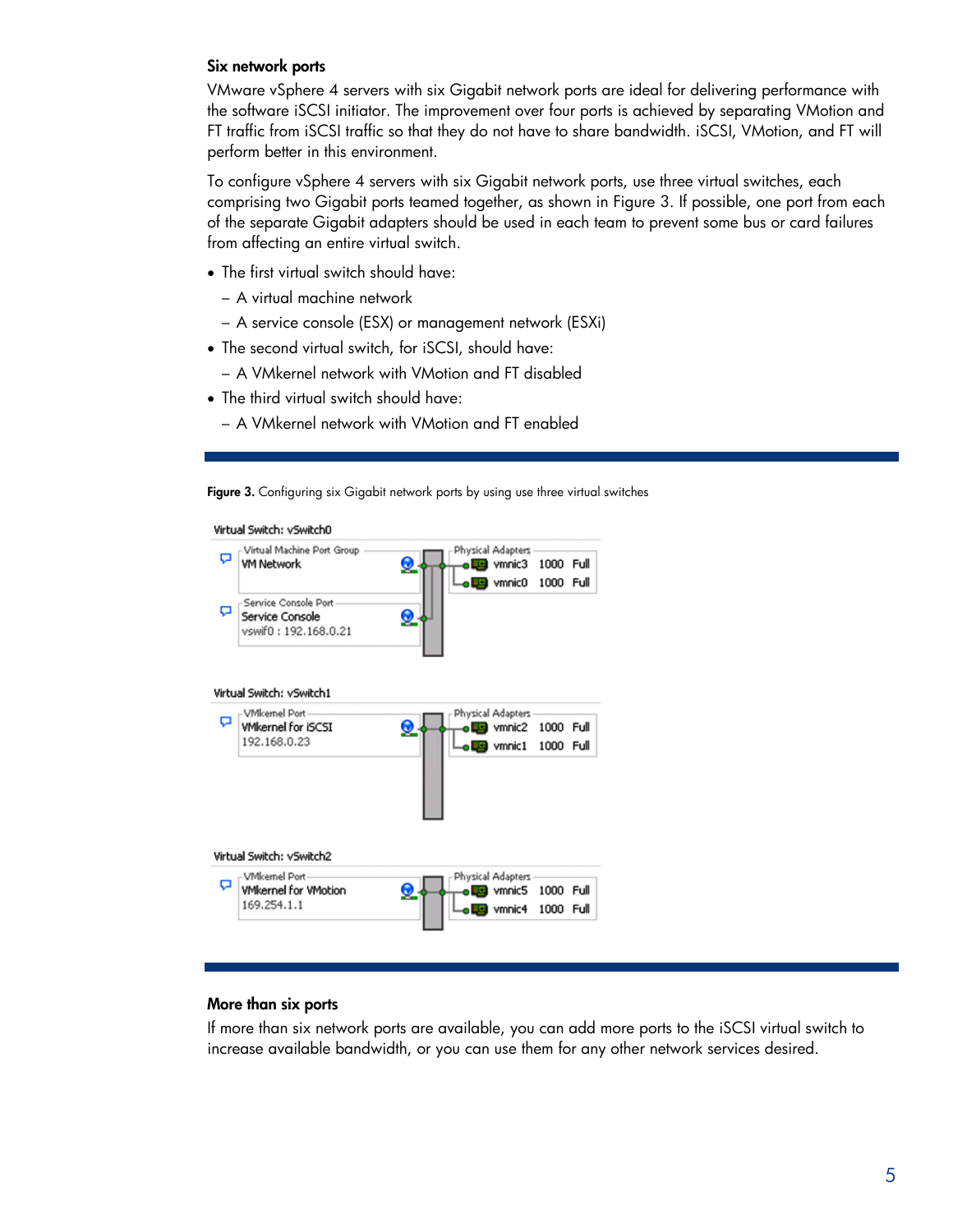# <span id="page-5-0"></span>Enabling the iSCSI software adapter

You will need to enable the vSphere 4 iSCSI software adapter on each ESX or ESXi server. The iSCSI software adapter is managed from each server's storage adapters list. Here are some guidelines:

- Enable the iSCSI adapter on each ESX or ESXi server.
- Copy or write down the **iSCSI qualified name (IQN)** that identifies each vSphere 4 server; it will be needed for authentication later on the SAN.
- Reboot the ESX or ESXi server after enabling the iSCSI software adapter if prompted to do so.

### <span id="page-5-1"></span>HBA connectivity and networking

SAN connectivity via iSCSI HBAs enables both offloading of the iSCSI processing from the vSphere 4 server and booting of ESX itself from the iSCSI SAN. HBAs do not require licensing or special networking within vSphere 4 servers as they provide a dedicated network connection for iSCSI only. The physical network for HBAs should be a Gigabit network dedicated to the SAN, just as it is for software initiators. As a best practice, use two HBA initiators (a dual port or two single ports), each configured with a path to all iSCSI targets for failover. Configuring multiple HBA initiators to connect to the same target requires authentication for each initiator's IQN to be configured on the SAN. (See [Figure 4.](#page-5-3)) Typically this is configured in the HP P4000 software as two servers (one for each HBA initiator), each with permissions to the same volumes on the SAN.

<span id="page-5-3"></span>Figure 4. Managing paths to the SAN

|         | vmhba1:0:0 Manage Paths                                        | $\vert x \vert$       |
|---------|----------------------------------------------------------------|-----------------------|
| Policy  |                                                                |                       |
|         | <b>Most Recently Used</b><br>Use the most recently used path   | Change                |
| Paths   |                                                                |                       |
| Device  | <b>SAN Identifier</b>                                          | <b>Status</b>         |
| vmhba1: | ign.2003-10.com.lefthandnetworks:hba-cert:17:esx1-boot         | Active                |
|         | vmhba2: ign.2003-10.com.lefthandnetworks:hba-cert:17:esx1-boot | Standby               |
|         |                                                                | $\blacktriangleright$ |
|         |                                                                | Change                |
|         | Cancel<br>ОК                                                   | Help                  |

### <span id="page-5-2"></span>Multi-pathing iSCSI for vSphere 4

Native iSCSI multi-pathing in vSphere 4 provides superior bandwidth performance by aggregating network ports. Configuring iSCSI multi-pathing requires at least two network ports on the virtual switch. The following steps must be performed on each ESX or ESXi server individually.

- Create a second VMkernel port on the virtual switch for iSCSI.
- For each VMkernel port on the virtual switch assign a different physical network adapter as the active adapter. This ensures the multiple VMkernel ports use different network adapters for their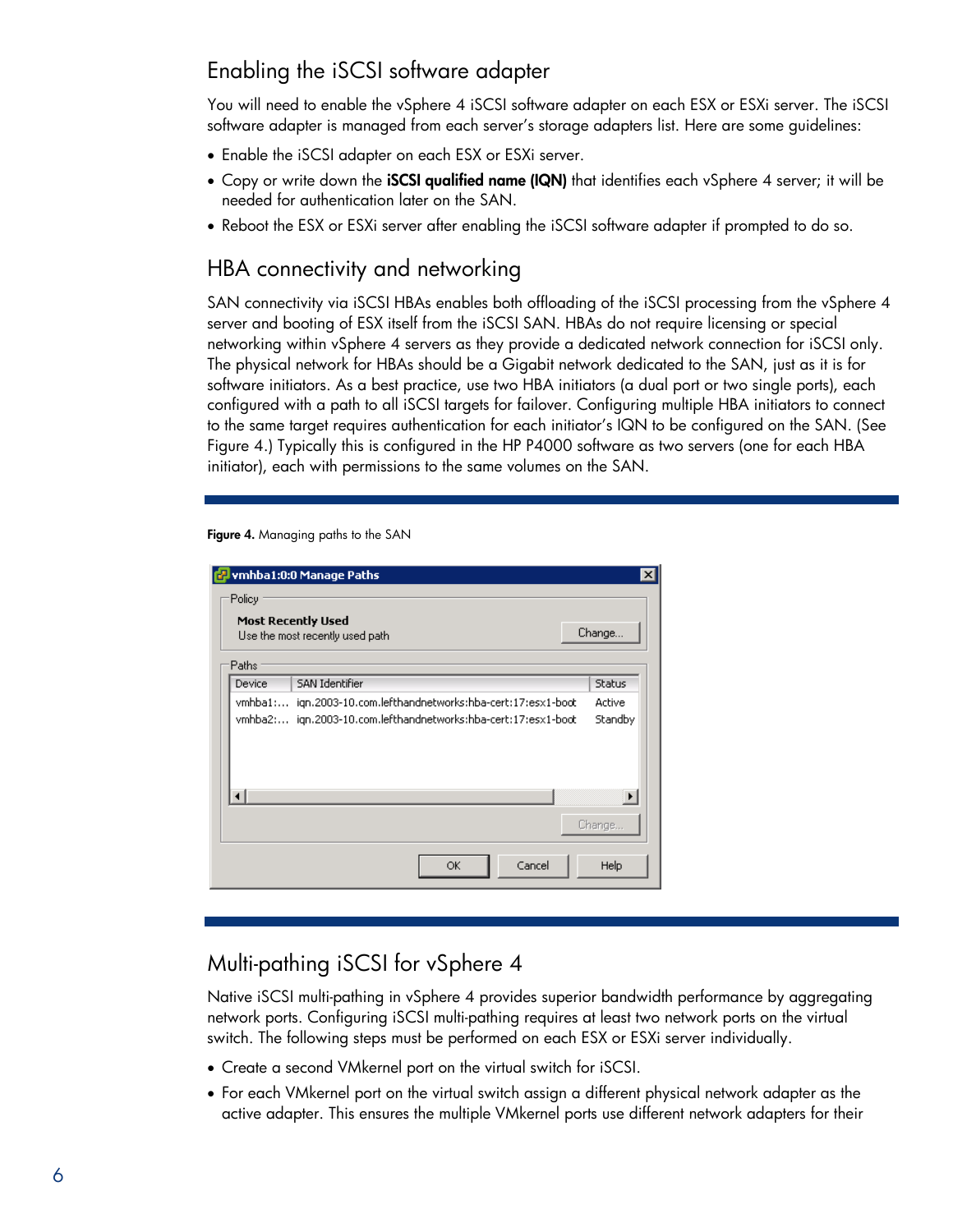I/O. Each VMkernel port should use a single physical network adapter and not have any standby adapters.

- From the command line, bind both VMkernel ports to the software iSCSI adapter. The vmk# and vmhba## must match the correct numbers for the ESX or ESXi server and virtual switch you are configuring, for example:
	- > vmkiscsi-tool -V -a vmk0 vmhba36
	- > vmkiscsi-tool -V -a vmk1 vmhba36

Once configured correctly, perform a rescan of the iSCSI adapter. An iSCSI session should be connected for each VMkernel bound to the software iSCSI adapter. This gives each iSCSI LUN two iSCSI paths using two separate physical network adapters. As an example refer to Figure 5 for NIC teaming tab for VMkernel properties.

Figure 5. Physical Network Adapter Failover Order for VMkernel MPIO (Multipath I/O)

|                             | <b>问Whernel Properties</b>                      |                                                                                          |           | <b>WHITE</b> VMkernel 2 Properties              |             |                                                                                          |           |
|-----------------------------|-------------------------------------------------|------------------------------------------------------------------------------------------|-----------|-------------------------------------------------|-------------|------------------------------------------------------------------------------------------|-----------|
|                             |                                                 | General   IP Settings   Security   Traffic Shaping   NIC Teaming                         |           |                                                 |             | General   IP Settings   Security   Traffic Shaping   NIC Teaming                         |           |
| Policy Exceptions           |                                                 |                                                                                          |           | Policy Exceptions                               |             |                                                                                          |           |
| Load Balancing:             |                                                 | Route based on the originating virtual port ID -                                         |           | Load Balancing:                                 |             | Route based on the originating virtual port ID $\rightarrow$                             |           |
| Network Failover Detection: |                                                 | Link Status only                                                                         |           | Network Failover Detection:                     |             | Link Status only                                                                         |           |
| Notify Switches:            |                                                 | Yes                                                                                      |           | Notify Switches:                                |             | п<br><b>Yes</b>                                                                          |           |
|                             |                                                 | Yes                                                                                      |           | Failback:                                       |             | n<br><b>Yes</b>                                                                          |           |
| Failback:                   |                                                 |                                                                                          |           |                                                 |             |                                                                                          |           |
| Failover Order:             |                                                 |                                                                                          |           | Failover Order:                                 |             |                                                                                          |           |
|                             | $\nabla$ Override vSwitch failover order:       |                                                                                          |           | Override vSwitch failover order:                |             |                                                                                          |           |
|                             | adapters activate in the order specified below. | Select active and standby adapters for this port group. In a failover situation, standby |           | adapters activate in the order specified below. |             | Select active and standby adapters for this port group. In a failover situation, standby |           |
| Name.                       | Speed                                           | Networks                                                                                 | Move Up   | Name.                                           | Speed       | Networks                                                                                 | Move Up   |
| <b>Active Adapters</b>      |                                                 |                                                                                          |           | <b>Active Adapters</b>                          |             |                                                                                          |           |
| vmnic0<br>ΠĢ                | 1000 Full                                       | 10.0.8.1-10.0.11.254                                                                     | Move Down | vmnic1<br>同盟]                                   | $1000$ Full | 10.0.0.1-10.0.31.254                                                                     | Move Down |
| <b>Standby Adapters</b>     |                                                 |                                                                                          |           | <b>Standby Adapters</b>                         |             |                                                                                          |           |
| <b>Unused Adapters</b>      |                                                 |                                                                                          |           | <b>Unused Adapters</b>                          |             |                                                                                          |           |

To achieve load balancing across the two paths, datastores should be configured with a path selection policy of round robin. This can be done manually for each datastore in the vSphere client or ESX can be configured to automatically choose round robin for all datastores. To make all new datastores automatically use round robin, configure ESX to use it as the default path selection policy from the command line:

- > esxcli corestorage claiming unclaim --type location
- > esxcli nmp satp setdefaultpsp --satp VMW\_SATP\_DEFAULT\_AA --psp VMW\_PSP\_RR
- > esxcli corestorage claimrule load
- > esxcli corestorage claimrule run

It is important to note that native vSphere 4 multi-pathing cannot be used with HP P4000 Multi-Site SAN configurations that utilize more than one subnet and VIP (virtual IP). Multiple paths cannot be routed across those subnets by the ESX/ESXi 4 initiator.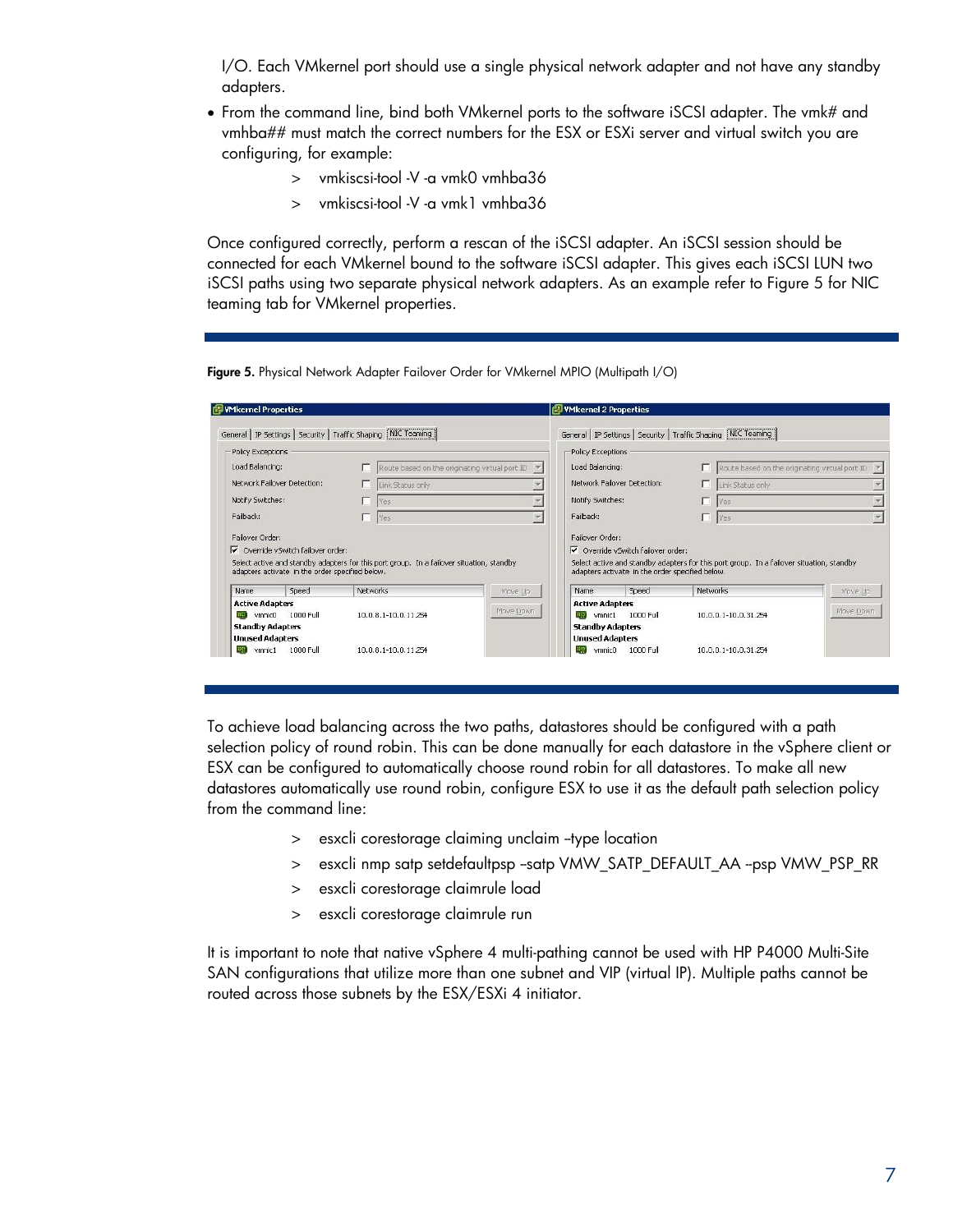# <span id="page-7-0"></span>Connecting and using iSCSI volumes

## <span id="page-7-1"></span>Creating the first iSCSI volume on the SAN

Before a vSphere server can mount a new iSCSI volume, that volume must be created on the SAN and must have authentication configured to allow the server to access the volume. Use the HP Centralized Management Console (CMC), as shown in [Figure 6,](#page-7-4) or use the command-line interface (CLI) to create a new volume. Then, using the HP CMC, create a new server to represent the ESX or ESXi server, using the IQN(s) copied from the vSphere server's initiator(s), or use the Challenge Handshake Authentication Protocol (CHAP) as required. SAN volumes are simply assigned to these servers within the CMC or CLI.

#### <span id="page-7-4"></span>Figure 6. Creating an iSCSI volume on the SAN

| New Volume               | $\Sigma$                             |
|--------------------------|--------------------------------------|
| Advanced<br><b>Basic</b> |                                      |
| <b>Volume Name:</b>      | ESX_Lun_1                            |
| <b>Description:</b>      |                                      |
| <b>Max Size:</b>         | 1097.46484 GB (if fully provisioned) |
| Size:                    | GB<br>500                            |
| Servers:                 | Assign and Unassign Servers          |
| OK                       | Cancel                               |

## <span id="page-7-2"></span>Enabling VIPLB for performance

Virtual IP load balancing (VIPLB)—or just load balancing—is a setting on each server in the HP CMC that allows for the distribution of iSCSI sessions throughout the cluster of storage nodes in order to maximize performance and bandwidth utilization. Most initiators, including vSphere 4 software initiators and HBAs, support this feature, so it is on by default in HP CMC software version 8 or higher SANs. All vSphere 4 iSCSI initiators connected to a HP P4000 SAN should have this feature enabled.

## <span id="page-7-3"></span>Discovery of the first iSCSI volume

To discover volumes, the software initiator of each ESX or ESXi host must have added the Virtual IP (VIP) address of the HP P4000 cluster that contains the volume to its dynamic discovery list. New targets can then be discovered by simply rescanning the iSCSI software adapter on the ESX or ESXi host.

The iSCSI session status of an ESX server can be viewed in the HP CMC by selecting the server in question. Volumes that are connected show an IP address in the Gateway Connection field on the server's Volumes & Snapshots tab. (See [Figure 7.](#page-8-4)) If an IP address is not listed, look for an incorrect configuration on the ESX host or on the server in the HP CMC.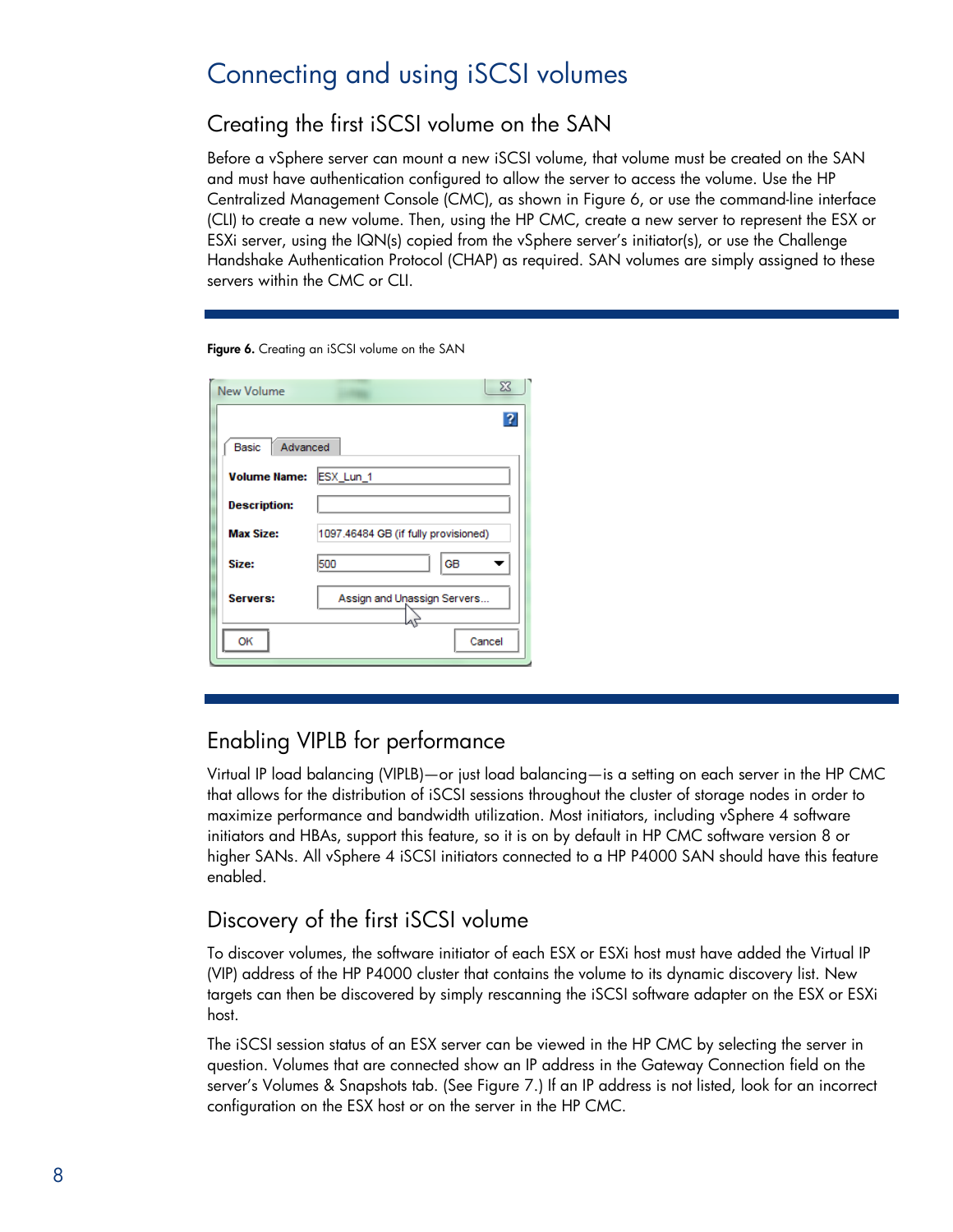<span id="page-8-4"></span>Figure 7. Viewing connected volumes

| 日段                     | Name            | <b>Status</b> | Provisioned Space | Utilization | Permission        | Gateway Connect |
|------------------------|-----------------|---------------|-------------------|-------------|-------------------|-----------------|
| ₿−<br>Servers (1)<br>酉 | ∈<br>ESX Lun 1  | Normal        | 1 GB              | 0%          | <b>Read/Write</b> | 10.0.11.62      |
| $E$ esx-168            | e<br>ISO Images | Normal        | 1 GB              | 10%         | <b>Read/Write</b> | 10.0.11.63      |
|                        | Test VMs        | Normal        | 1 GB              | 0%          | <b>Read/Write</b> | 10.0.11.100     |
|                        | WinXP Image     | Normal        | 200 GB            | 10%         | <b>Read/Write</b> | 10.0.11.62      |
|                        |                 |               |                   |             |                   |                 |

# <span id="page-8-0"></span>Discovering additional volumes

You can log in to and discover additional volumes by simply performing a rescan of the iSCSI software adapter or all adapters. HBAs can also add targets by configuring the static targets.

# <span id="page-8-1"></span>Disconnecting iSCSI volumes from ESX or ESXi hosts

The vSphere 4 iSCSI software adapter does have a session disconnect feature. Before an iSCSI volume can be disconnected, it must first be unassigned from the "server" within the HP CMC otherwise the next rescan will automatically connect it again. Unassigned volumes are not forcibly disconnected by the HP CMC. Instead the server simply will not be allowed to log in again. Rebooting an ESX or ESXi server will clear all unassigned volumes. Individual iSCSI sessions can be reset forcefully from the HP P4000 CLI by the "resetsession" command. Before an iSCSI session is forcibly reset from the CLI, all VMs accessing the volume through that session should be powered off or, using VMotion, reassigned to another server that will continue to access the volume.

# <span id="page-8-2"></span>Troubleshooting volume connectivity

If new volumes are not showing up as expected, try the following troubleshooting steps:

- Ping the virtual IP address from the iSCSI initiator to ensure basic network connectivity.
	- For the software initiator, this can be done by logging into the vSphere 4 service console and executing vmkping x.x.x.x. This ping must be successful or networking is not correct for iSCSI.
	- HBAs typically have their own ping utilities inside the BIOS of the HBA, so use the appropriate utility for your HBA.
	- ESXi has a network troubleshooting utility that can be used from a KVM console to attempt a ping to the SAN.
- Double-check all IQNs or Challenge Authentication Protocol (CHAP) entries. For iSCSI authentication to work correctly, these must be exact. Simplifying the IQN to something shorter than the default can help with troubleshooting.
- Make sure that all servers on the SAN have load balancing enabled in the HP CMC. If there is a mix—if, for example, some have it enabled and some don't—then servers that don't have load balancing enabled may not connect to their volumes.

# <span id="page-8-3"></span>Creating a new datastore on the iSCSI volume

After the vSphere 4 server has an iSCSI SAN volume connected, it can be formatted as a new VMFS (VMware ESX Server File System) datastore or mounted as a raw device mapping (RDM) directly to virtual machines. New datastores are formatted from within the VMware vSphere client. An example of the process for creating a new datastore is shown in Figure 8.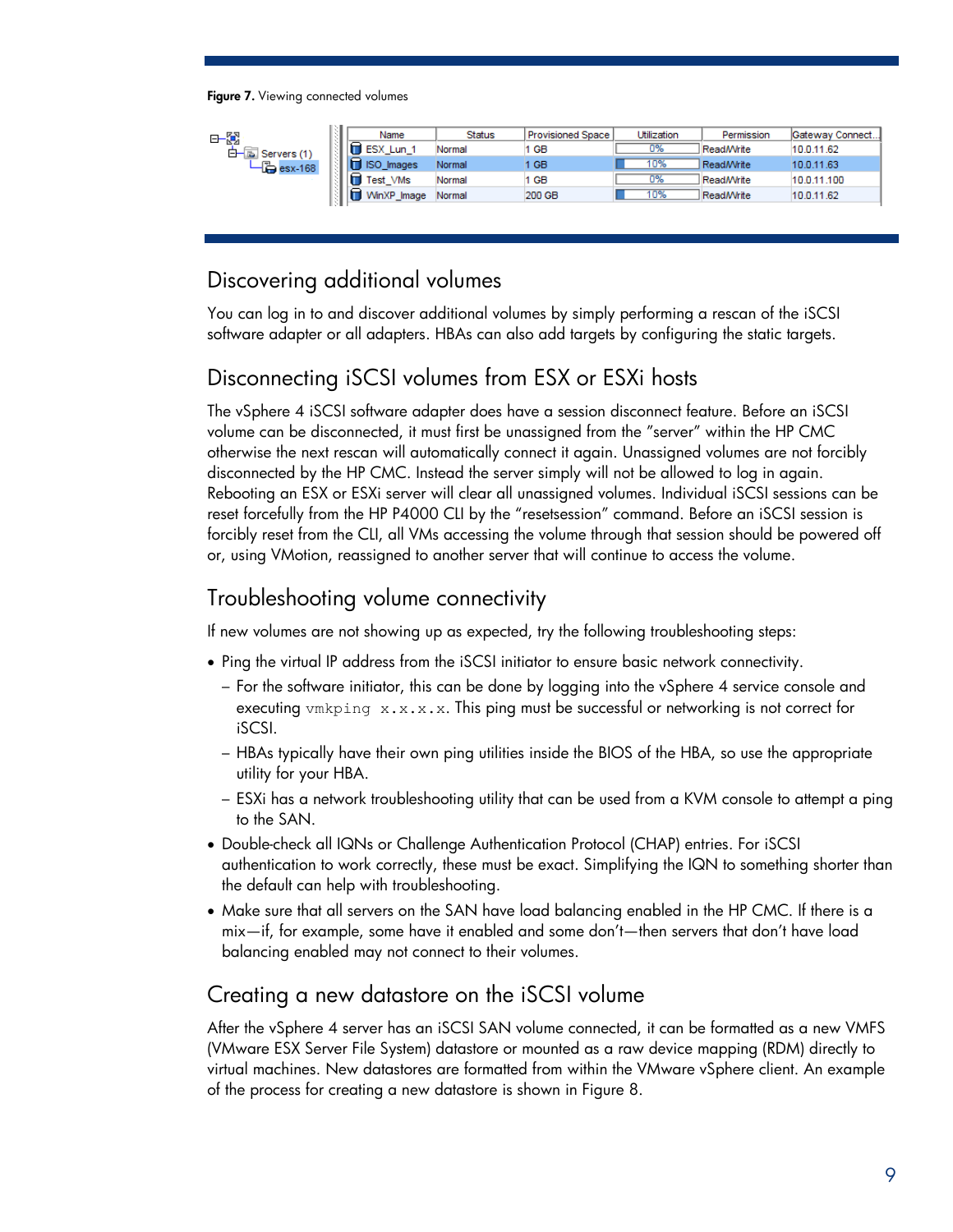#### Figure 8. Creating a new datastore

| Select Disk/LUN                               | If a device cannot be configured unambiguously, you will be asked to select a partition. |           |                            |                          |          |
|-----------------------------------------------|------------------------------------------------------------------------------------------|-----------|----------------------------|--------------------------|----------|
| <b>El Disk/LUN</b>                            |                                                                                          |           | SAN Identifier contains: - |                          | Clear    |
| <b>Device Location</b><br>Current Disk Layout | Device                                                                                   | Capacity  | Available                  | <b>SAN Identifier</b>    | LUN      |
| Properties<br>Formatting                      | vmhba40:0:0                                                                              | 100,00 GB | 99,99 GB                   | ign.2003-10.com.lefthand | $\Box$ 0 |
| Ready to Complete                             |                                                                                          |           |                            |                          |          |
| Help                                          |                                                                                          |           | $\leq$ Back                | Next >                   | Cancel   |

# <span id="page-9-0"></span>Expanding an HP P4000 volume and extending a datastore on the iSCSI volume

Both HP P4000 volumes and vSphere 4 datastores can be expanded dynamically. If space is running low on a datastore, you must first expand the volume on the HP P4000 SAN. To increase the size of the HP P4000 volume, simply edit the volume in the HP CMC or CLI and increase its size. The HP P4000 software immediately changes the LUN size and lays out data across the cluster accordingly, without affecting the volumes availability. Once the volume has been expanded, you can increase the size of the VMFS datastore from within the vSphere client. Increasing the size of the datastore is preferred over adding extents.

# <span id="page-9-1"></span>Snapshots, Remote Copy, and HP SmartClone volumes

#### <span id="page-9-2"></span>Resignaturing

In order for vSphere 4 servers to utilize SAN-based snapshots or clones, you need to resignature them. To resignature any clone or snapshot follow the add storage wizard in the vSphere client.

## <span id="page-9-3"></span>HP P4000 snapshots of vSphere 4 raw devices

HP P4000 snapshots of vSphere 4 raw devices function and are supported in exactly the same way as for physical servers, either booting from the SAN or accessing raw disks on the SAN. Detailed information about HP P4000 snapshots and how they work for specific applications is available on the HP P4000 website: [www.hp.com/go/p4000](http://www.hp.com/go/p4000)

## <span id="page-9-4"></span>HP P4000 snapshots of vSphere 4 VMFS datastores

HP P4000 snapshots are very useful in a vSphere 4 environment. All virtual machines stored on a single volume can be snapshot and rolled back to at any time. Moreover, HP P4000 snapshots can be mounted to any vSphere 4 server without interrupting access to their source volume.

# <span id="page-9-5"></span>HP P4000 Remote Copy volumes and SRM

Remote Copy replicates HP P4000 snapshots over WAN links to remote sites for disaster recovery or backup. vSphere 4 environments can be protected by Remote Copy volumes on a scheduled basis and automated by VMware Site Recovery Manager for a simple and complete disaster recovery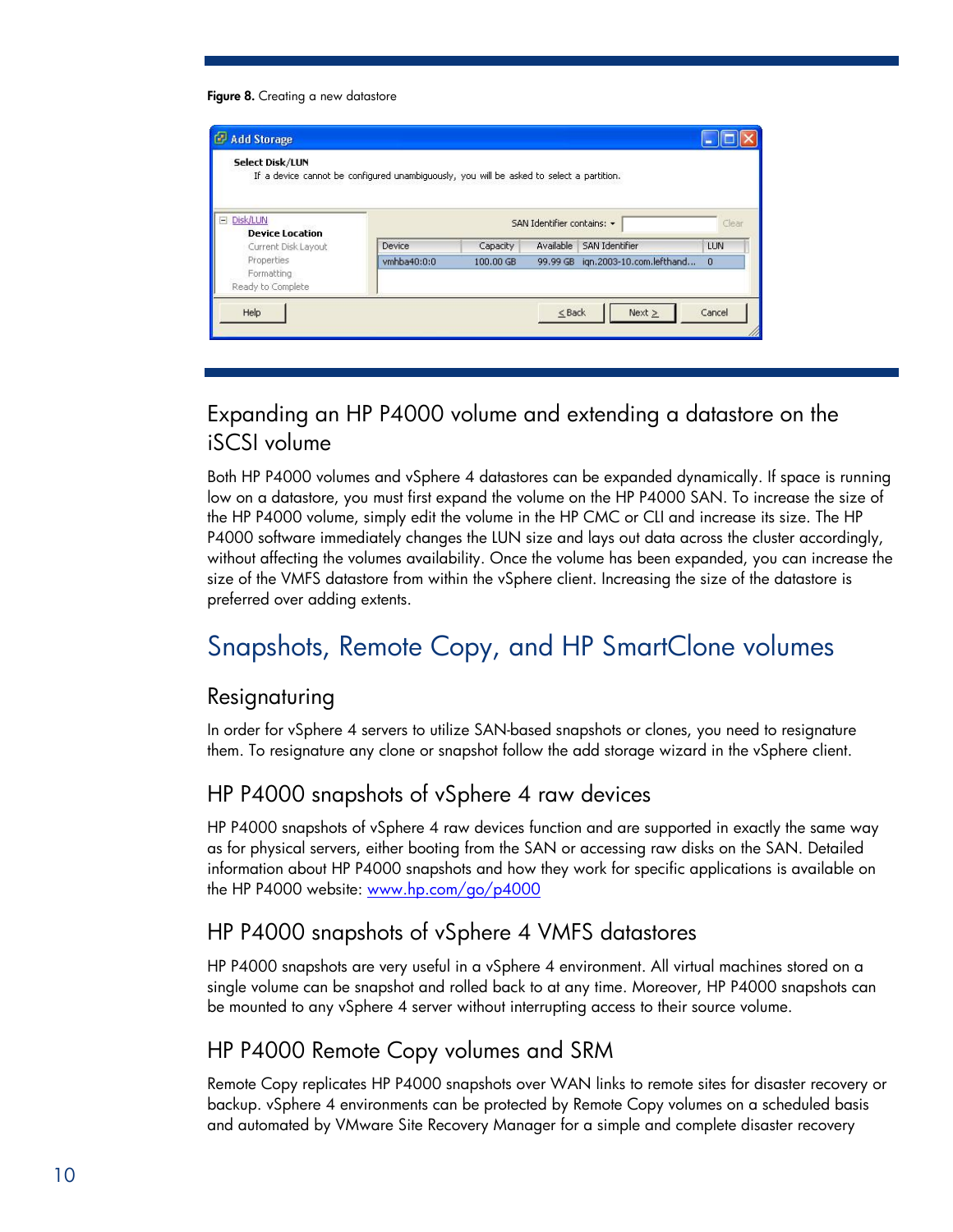solution. HP provides a storage replication adapter (SRA) for VMware Site Recovery Manager (SRM) to integrate Remote Copy volumes seamlessly with a vSphere 4 environment. For more information on Remote Copy volumes, review the Remote Copy user guide installed with the CMC.

## <span id="page-10-0"></span>HP P4000 Multi-Site SANs and vSphere 4

HP P4000 Multi-Site SANs enable vSphere 4 clusters to be stretched across locations to provide multisite VMotion, HA (High Availability), DRS (Distributed Resource Scheduler), and FT. Multi-Site SAN configurations use synchronous replication in the underlying SAN to create a single SAN that spans both location. This allows vSphere 4 clusters to act exactly the same way they do when physically located in a single location. When connecting ESX or ESXi hosts to a Multi-Site SAN each of the virtual IP addresses (VIPs) of the SAN from each site should be listed in the discovery list of the ESX or ESXi software initiator. Path selection policy for Multi-Site SAN volumes should be set to fixed (default).

# <span id="page-10-1"></span>HP P4000 SmartClone volumes

HP SmartClone volumes are also very useful in a vSphere 4 environment. (See [Figure 9.](#page-10-2)) Using HP SmartClone Technology, all the virtual machines stored on a single volume can be cloned instantly and without replicating data. SmartClone volumes consume space for data changes only from the time the SmartClone volume was created. This is the best way to deploy large quantities of cloned virtual machines or virtual desktops.

SmartClone volumes can be used seamlessly with any other HP P4000 software feature, including snapshots or Remote Copy. SmartClone volumes are also very useful for performing tests on virtual machines by quickly reproducing them, without actually using space on the SAN to copy them.



<span id="page-10-2"></span>Figure 9. Map view of HP SmartClone volumes in the CMC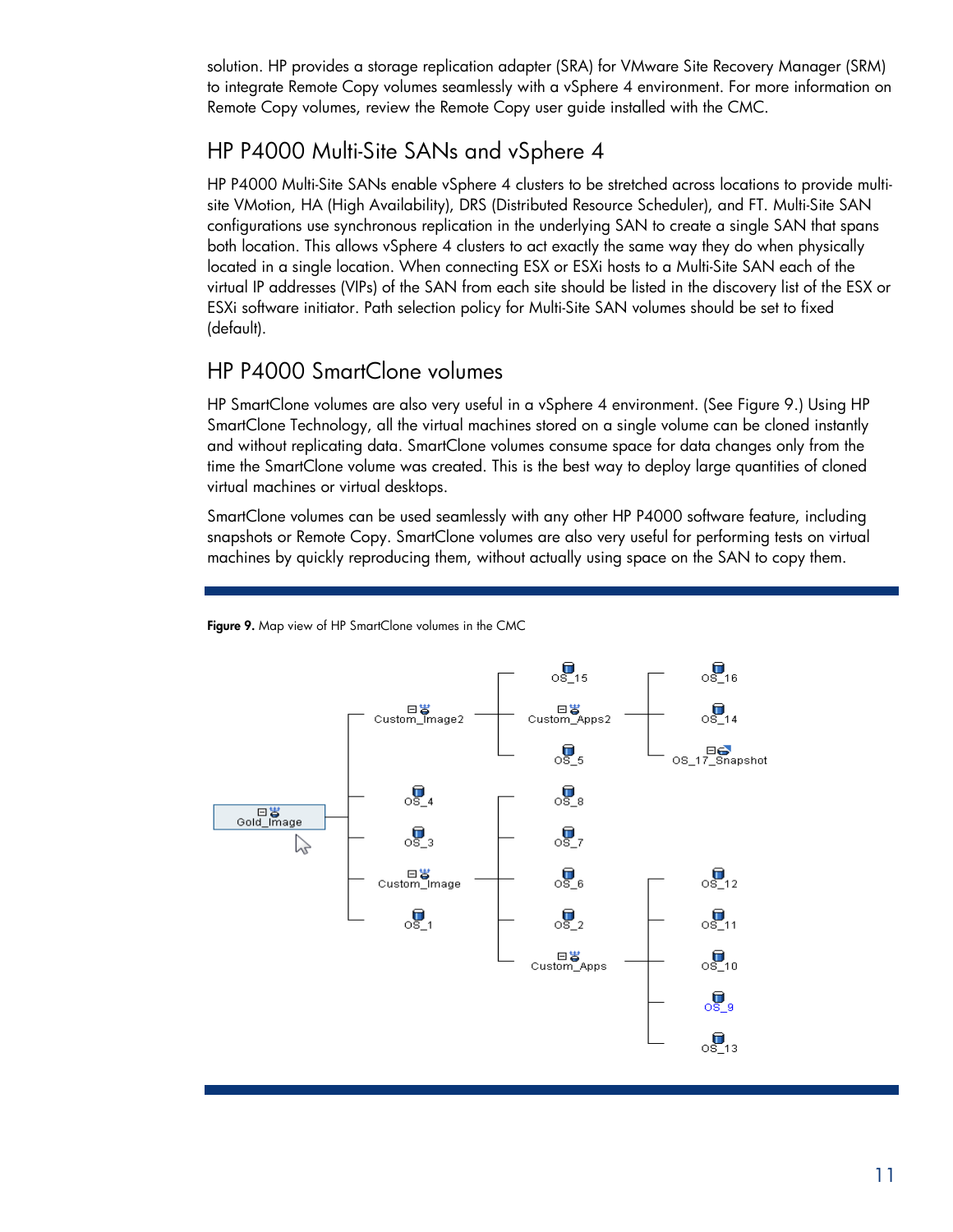# <span id="page-11-0"></span>VMotion, clustering, HA, DRS, FT, and VCB

The advanced vSphere 4 features of VMotion, clustering, HA, DRS, FT, and VMware Consolidated Backup (VCB) all require multiple vSphere 4 servers to have simultaneous access to volumes. To enable this on an HP P4000 volume, assign multiple servers (one for each vSphere 4 server initiator) to the same volume. To use multiple servers, simply create one server for each vSphere 4 host that connects to the SAN, using the steps outlined earlier in the section [Creating the first iSCSI volume on](#page-7-1)  [the SAN.](#page-7-1) When multiple servers are assigned to the same volume in the HP CMC, a warning indicates that this configuration is intended for clustered servers or clustered file systems such as ESX and ESXi. (See [Figure 10.](#page-11-2))

#### <span id="page-11-2"></span>Figure 10. Assigning multiple servers to a single volume

| 23<br><b>Centralized Management Console</b>                                                                                                              |
|----------------------------------------------------------------------------------------------------------------------------------------------------------|
| You are in the process of assigning more than one server to the<br>following volumes and snapshots:<br>ESX Lun 1, ISO Images, Test VMs, and WinXP Image. |
| Associating more than one server to a volume or snapshot is<br>intended for clustered servers or clustered file systems.                                 |
| To continue the process and associate more than one server to one<br>or more volumes or snapshots, click Continue.                                       |
| To return to the Assign and Unassign Volumes and Snapshots window<br>and only select one server, click Cancel.                                           |
| Continue<br>Cancel                                                                                                                                       |
|                                                                                                                                                          |

CHAP authentication can also be used for increased security, or to represent many ESX or ESXi hosts as one server in the HP CMC. Each ESX or ESXi server must be configured to use the correct CHAP credentials. New volumes on each vSphere 4 server must be discovered as described in the section [Discovery of the first iSCSI volume.](#page-7-3)

VMware Consolidated Backup (VCB) servers should have their own server authentication configured in the HP CMC, with read/write access to the SAN volumes that ESX or ESXi servers are accessing.

# <span id="page-11-1"></span>Choosing datastores and volumes for virtual machines

More than one virtual machine can—and generally should—be stored on each datastore or volume. The choice of where to put virtual machines should be driven by backup policies, the relationships of the VMs to each other, and performance. In general, virtual machines that do not have a relationship to one another should not be mixed on the same HP P4000 volume. P4000 features such as snapshots, Remote Copy, and SmartClone volumes are very useful with virtual machines, but will always affect all virtual machines on the same volume simultaneously. If virtual machines that have no relationship are mixed on a single volume, those virtual machines will have to be snapshot, rolled back, remotely copied, and cloned together.

Performance of virtual machines could also be affected if too many virtual machines are located on a single volume. The more virtual machines on a volume, the more I/O and SCSI reservation contention there is for that volume. Up to sixteen virtual machines will function on a single volume—but they might experience degraded performance, depending on the hardware configuration, and if they are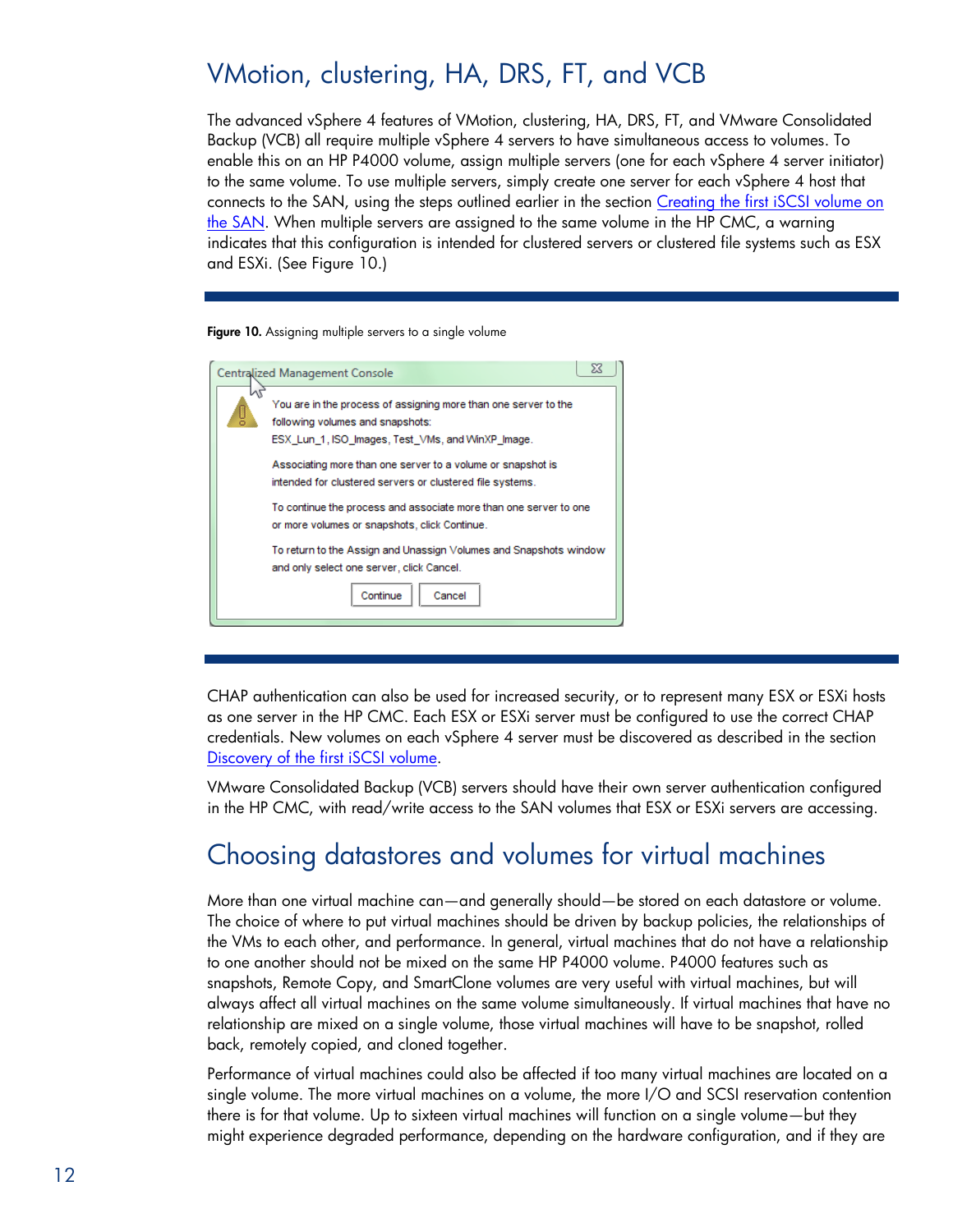all booted at the same time. Volumes with four to eight virtual machines are less likely to affect performance.





# <span id="page-12-0"></span>Best practices

Use at least two Gigabit network adapters teamed together for better performance and for failover of the iSCSI connection.

Teaming network adapters provides redundancy for networking components such as adapters, cables, and switches. An added benefit to teaming is an increase in available I/O bandwidth. Network teams on HP storage nodes are easily configured in the CMC by selecting two active links and enabling a bond. Adaptive load balancing (balance ALB) is the most common teaming method used on HP P4000 SAN storage nodes. Network teams on vSphere 4 servers are configured at the virtual switch level. As an added improvement over virtual switch bonding enable native MPIO round robin for iSCSI.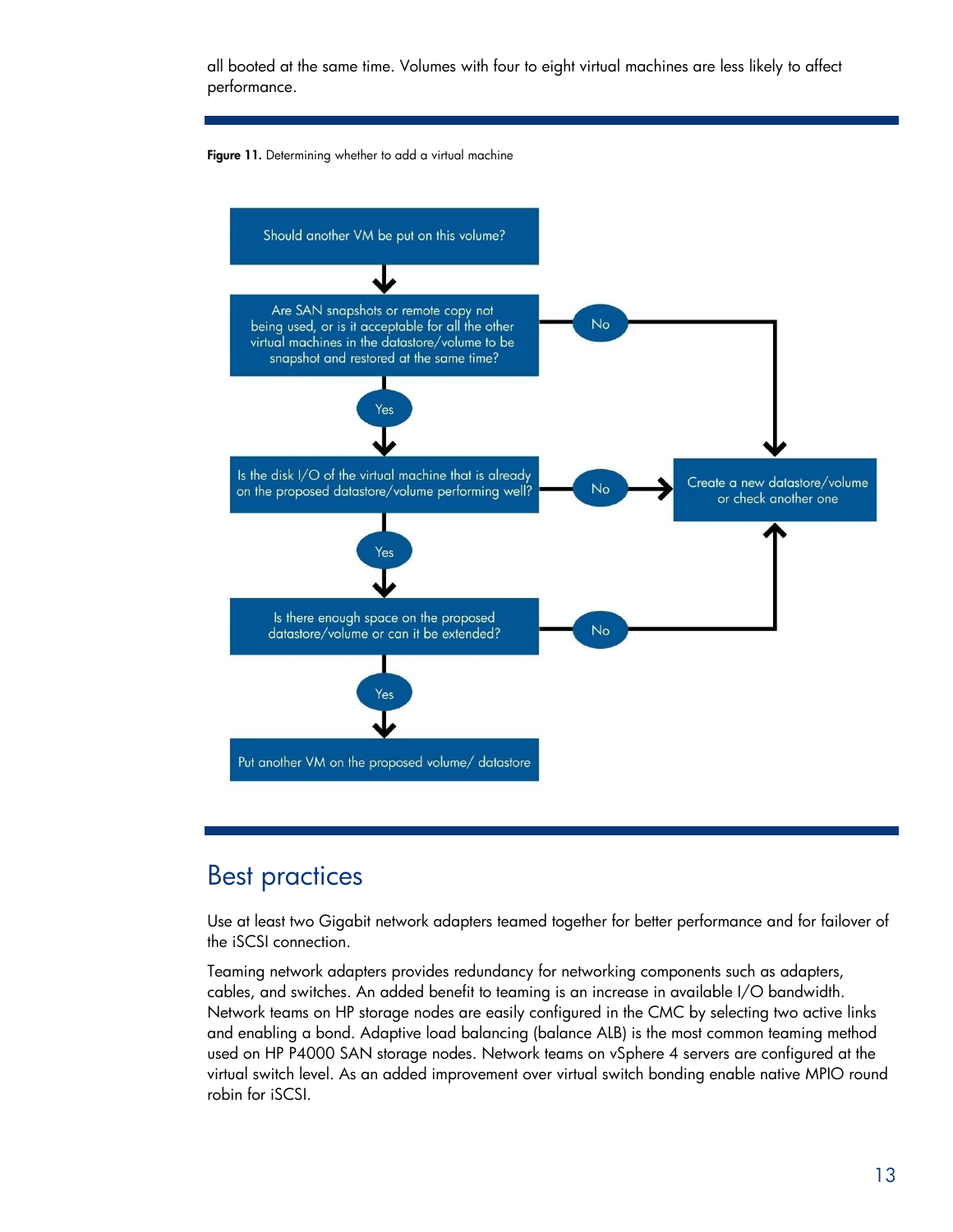The VMkernel network for iSCSI should be separate from the management and virtual networks used by virtual machines. If enough networks are available, VMotion and FT should also use a separate network.

Separating networks by functionality, iSCSI, VMotion, FT and virtual machines provides higher reliability and performance of those functions.

For improved performance, enable load-balancing for iSCSI in the HP P4000 SAN CMC.

The load-balancing feature of the HP P4000 software allows iSCSI connections to be redirected to the cluster's least busy storage node. This keeps the load on storage nodes throughout the cluster as even as possible and improves overall performance of the SAN. This setting is enabled by default in HP P4000 software version 8 management groups and higher, but had to be enabled explicitly in previous versions.

Virtual machines that can be backed up and restored together can share the same volume.

Because HP P4000 snapshots, Remote Copy volumes, and HP SmartClone volumes work on a pervolume basis, it is best to group virtual machines on volumes based on their backup and restore relationships. For example, a test environment made up of a domain controller and a few application servers would be a good candidate for being put on the same volume. These elements could be snapshot, cloned, and restored as one unit.

# <span id="page-13-0"></span>Frequently asked questions

#### I added the HP P4000 cluster virtual IP address to vSphere 4 server's dynamic discovery; why don't I see a new target?

Most likely, either you need to perform a rescan on the iSCSI adapter, or else you have not configured authentication on the SAN correctly. Also, you should confirm all network configurations. Please refer to the [Discovery of the first iSCSI volume](#page-7-3) section of this document.

#### Is virtual IP load balancing supported for vSphere 4?

The vSphere 4 software adapter and hardware adapters are supported by HP P4000 Virtual IP Load Balancing. As a best practice, load balancing should be enabled on the authentication groups of all vSphere 4 initiators. It is enabled by default in HP P4000 software version 8 management groups.

#### What initiator should I use for a virtual machine boot volume/LUN?

There are many ways to connect and present an iSCSI volume to a virtual machine on a vSphere 4 server. These include using the vSphere 4 software adapter, a hardware adapter (HBA), or the software iSCSI adapter provided by some guest operating systems.

For VMFS datastores containing a virtual machine's definitions and virtual disk files, you need to use the vSphere server's hardware or software adapter. You can use either adapter—HBA or software. Both give you full vSphere 4 functionality, and both are supported equally. The HBA adapter has the advantages of supporting boot from SAN and offloading iSCSI processing from the vSphere 4 server. If boot from SAN is not necessary, then the software initiator is a good choice. The impact of iSCSI processing on modern processors is minimal, so with either adapter, performance will be related primarily to the quality of the physical network, disk quantity, and disk rotation speed of the attached SAN. Most vSphere deployments on HP P4000 SANs are done with the ESX or ESXi software initiator included with vSphere.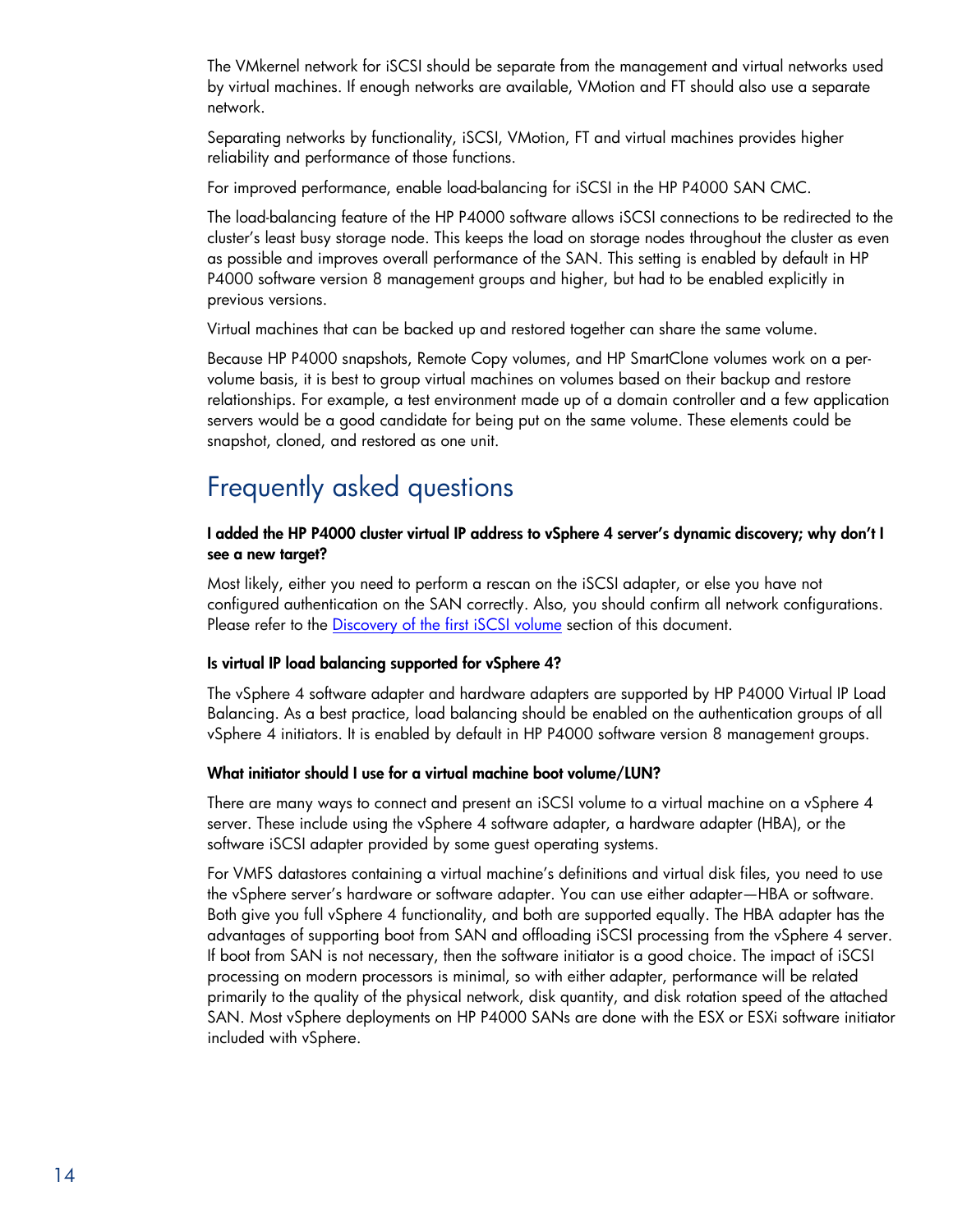#### What initiator should I use for additional raw device mappings or virtual disks?

Aside from the boot LUN/volume, additional volumes should be used for storing application data. Specifically, as a best practice, database and logs volumes for many applications require separate volumes. These should be presented as either raw devices (RDMs) through your chosen vSphere 4 server initiator or connected as iSCSI disks directly through the software initiator of the virtual machine's guest operating system. Using RDMs or direct iSCSI allows these application volumes to be transported seamlessly between physical and virtual servers, as they are formatted in the native file system (NTFS, EXT3, etc.) of the OS. To use the guest operating system initiator successfully, follow these guidelines:

- Make sure the guest operating system initiator is supported by HP P4000 SAN technology.
- For optimal performance and failover, the guest network used by the initiator should have at least dual Gigabit links and be separate from other virtual networks, including VMkernel, VMotion, FT, Service Console, virtual machine public networks, etc.
- Make sure that the guest operating system is using the vmxnet NIC driver from VMware tools.
- Make sure that the virtual machine will not be used in conjunction with VMware Site Recovery Manager (SRM). SRM does not work with volumes connected by guest initiators.

#### How many virtual machines should be on a volume or datastore?

Refer to [Choosing datastores and volumes for virtual machines.](#page-11-1)

#### Are jumbo frames supported?

Jumbo frames (IP packets configured larger than the typical 1,500 bytes—i.e., up to 9,000 bytes) are supported by all HP P4000 SANs. In order for jumbo frames to be effective, they must be enabled end to end, including in network adapters and switches. For most Gigabit iSCSI implementations jumbo frames are not required for good performance. 10 Gigabit iSCSI implementations do see significant benefits from jumbo frames.

#### Is VCB (VMware Consolidated Backup) supported on iSCSI?

VMware Consolidated Backup 1.0.3 and higher is fully supported on iSCSI SANs. When using VCB with HP P4000 SANs do not install the HP P4000 DSM for Microsoft® MPIO on the VCB server. HP P4000 DSM for MPIO cannot connect to volumes that are in use simultaneously by ESX or ESXi.

#### Why does my 2 TB or higher iSCSI volume show up as 0 MB to the vSphere 4 server?

The maximum volume size supported by vSphere 4 is 2,047 GB. For more information, please refer to VMware Knowledge Base article 1004230.

#### What version of P4000 Software supports VMware vSphere 4?

All HP P4000 releases, including HP SAN/iQ Software versions 8 and above, support vSphere 4.